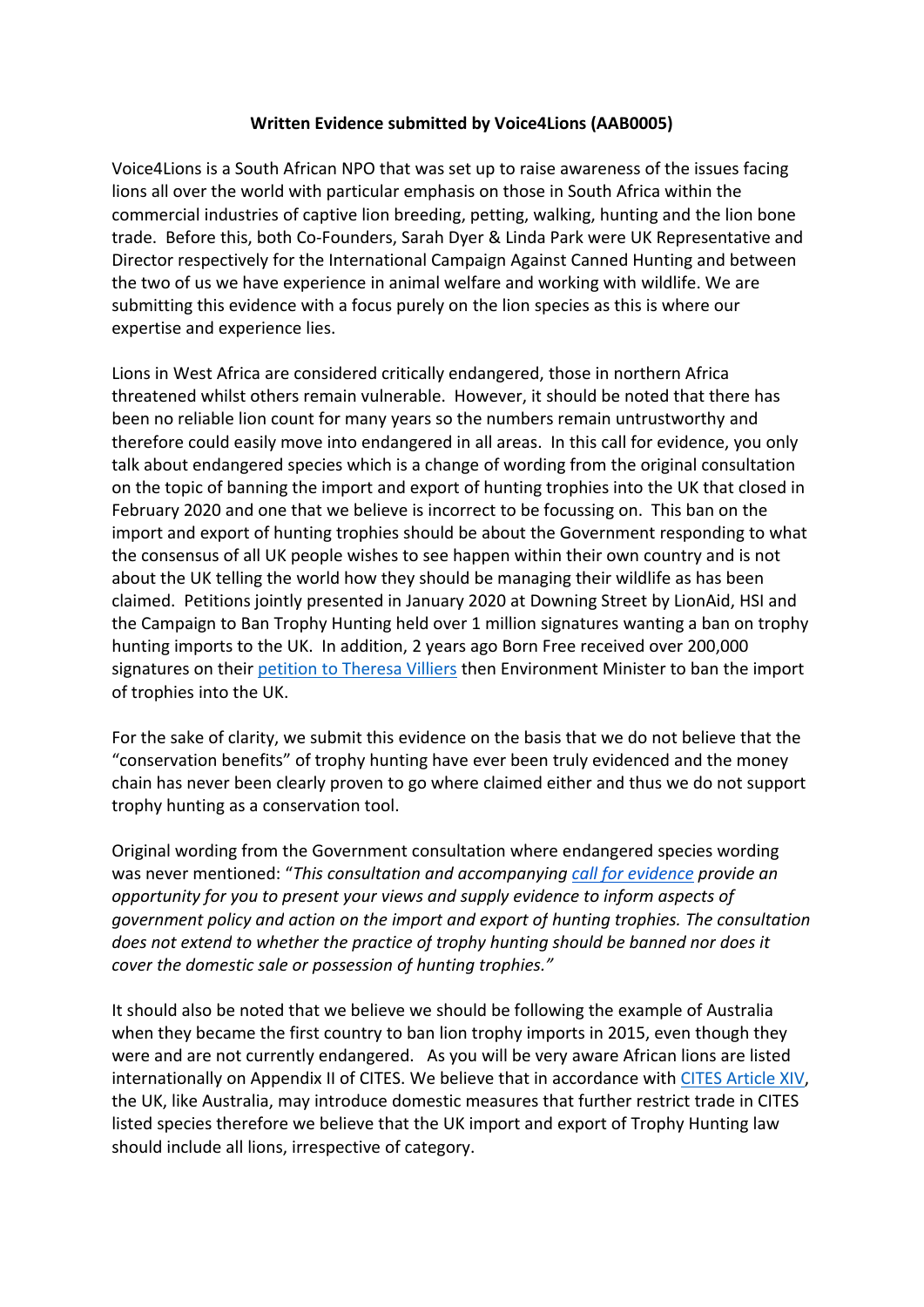Question 1 Response: Will the Government's proposal on the export and import of hunting trophies effectively support the conservation of endangered species?

The question should really be - would the Government's proposal harm the conservation of any species, endangered or not. Thus, if you are trying to protect something, then will your action actually harm it – the answer here has to be no – the ban on the import of hunting trophies would not do harm to the wildlife it concerns.

Hunting itself can and does harm the overall population of the species as recently evidenced when yet again a lion was baited out of Hwange National Park (hunting is illegal in the park) to be bow hunted on a hunting concession next to the park. The lion was shot and did not die straight away (over 24 hours later according to some reports) – this is another issue of hunting - the inhumane suffering that is caused when a first shot/arrow hit does not immediately kill an animal. Whilst the general rule is that lions should not be hunted under six years of age, and the lion killed this month in Hwange was 12 years old, it should be noted that he was still breeding and protecting his pride. Killing a pride male puts the rest of the pride in grave danger as other males from outside the territory take over the pride. This results in any cubs being killed and often lionesses too as they fight to protect their young. One lion hunted can equate to many deaths. This is certainly not conservation.

We think the voices of the stakeholders in Hwange say it all in a quote from them after Mopane was killed "*We, as stakeholders in Hwange, are forced to speak anonymously due to imminent threats posed by hunters and ZimParks profiteering from the hunting of lions. We are absolutely devastated by the killing of Mopane, a dominant pride male that lived in Hwange National Park and its boundaries. The killing of dominant males on the boundary areas is not conservation. It is unsustainable and will lead to the further demise of an already depleted and dysfunctional lion population."* So, as in your original question – will the ban on importing hunting trophies support conservation - the answer is yes as at least in the UK we can be sure that the death of a wild animal is not caused by a person wishing to bring a trophy back into the UK!

Whilst it may make life tougher for the hunting business, taxidermists and the others in the business chain, it is entirely possible for them to change to reflect different thoughts and ideologies as we move forward in our thinking on certain topics. Just because something has been done one way for years does not make it morally or ethically correct. To not do something just because it might be harder and could take time to make changes for the better is really not a winning argument.

Question 2 Response: Should there be different rules for the trade in animal trophies depending on the setting in which the animal was hunted?

It should be particularly noted that in South Africa the number of lions has been swelled dramatically by those held and bred in captivity. No one currently has a true handle on the numbers but there could be anywhere between 10-12 thousand which are bred to be used in the commercial industries of petting, walking, hunting and killed for their bones as part of the lion bone trade in addition to being supplied to overseas zoos, private facilities etc. At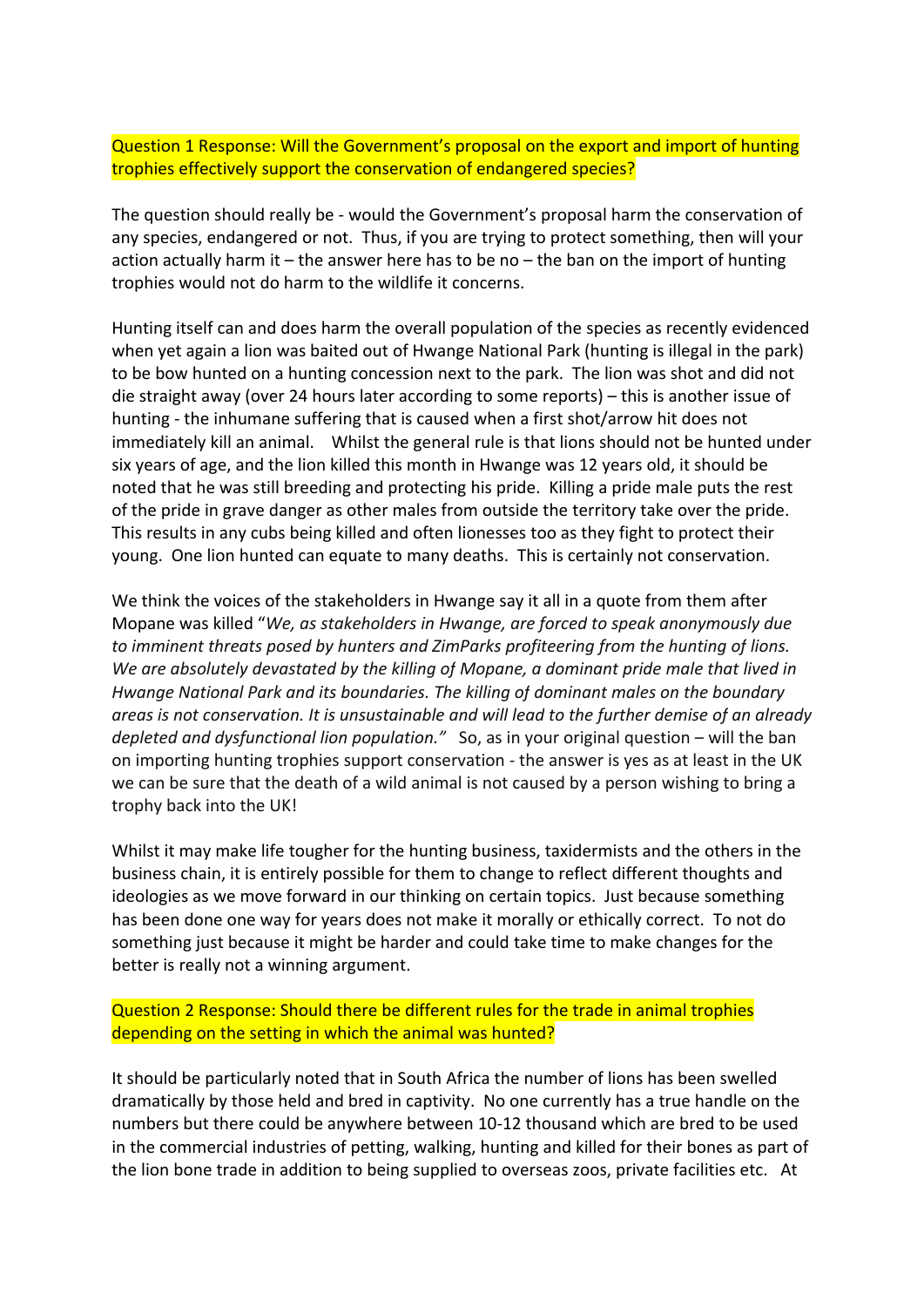the same time, numbers in the wild are threatened. Captive-bred lions cannot be released into the wild for a number of very valid reasons.

In addition, the South African Government recently announced a review to the policy position on the conservation and ecologically sustainable use of elephant, lion, leopard and rhinoceros. Submissions for this review closed at the end of July and we now await further response from the Government. However, in the [launch](https://www.environment.gov.za/speeches/creecy_releaseofhlpreport_pretoria) [speech](https://www.environment.gov.za/speeches/creecy_releaseofhlpreport_pretoria) of this policy review the Minister for the Department of Forestry, Fisheries and Environment stated that *"The panel identified that the captive lion industry poses risks to the sustainability of wild lion conservation resulting from the negative impact on ecotourism which funds lion conservation and conservation more broadly, the negative impact on the authentic wild hunting industry, and the risk that trade in lion parts poses to stimulating poaching and illegal trade. The panel recommends that South Africa does not captive -breed lions, keep lions in captivity, or use captive lions or their derivatives commercially. I have requested the department to action this accordingly and ensure that the necessary consultation in implementation is conducted."* Whilst we do not agree with the South African Governments' wish to make South Africa a wild hunting destination of choice, we do agree that captive lion breeding for any purpose has nothing to do with conservation, is fraught with mistreatment and inhumane welfare conditions for those lions within the industry and therefore totally support their wish to close this industry down.

The UK Government therefore should take their lead and accept their call that this is an unacceptable practice and support the South African Government by immediately banning any trophy imports or exports coming from lions bred in captivity.

## Question 3 Response: What are the possible unintended consequences of the proposals, for example in relation to animal trophies that pre-date the legislation?

This is a question that should be asked of those countries who have already put in place bans of hunting trophies as they will have very real examples of what issues were caused but more importantly how they worked around those issues. Consult with those who actually have full knowledge and experience of implementing this type of ban. For example, the Honourable Members of Parliament in Australia – [Jason](https://www.aph.gov.au/Senators_and_Members/Parliamentarian?MPID=E0F) [Wood](https://www.aph.gov.au/Senators_and_Members/Parliamentarian?MPID=E0F) and [Greg](https://www.aph.gov.au/Senators_and_Members/Parliamentarian?MPID=00AMV) [Hunt](https://www.aph.gov.au/Senators_and_Members/Parliamentarian?MPID=00AMV).

Question 4 Response: How effective are current measures on the trade in trophies of hunting, including how they support conservation?

## ["Until](https://afriprov.org/april-2006-proverb-quntil-the-lion-has-his-or-her-own-storyteller-the-hunter-will-always-have-the-best-part-of-the-storyq-ewe-mina-benin-ghana-and-togo/) [the](https://afriprov.org/april-2006-proverb-quntil-the-lion-has-his-or-her-own-storyteller-the-hunter-will-always-have-the-best-part-of-the-storyq-ewe-mina-benin-ghana-and-togo/) [lions](https://afriprov.org/april-2006-proverb-quntil-the-lion-has-his-or-her-own-storyteller-the-hunter-will-always-have-the-best-part-of-the-storyq-ewe-mina-benin-ghana-and-togo/) [start](https://afriprov.org/april-2006-proverb-quntil-the-lion-has-his-or-her-own-storyteller-the-hunter-will-always-have-the-best-part-of-the-storyq-ewe-mina-benin-ghana-and-togo/) [writing](https://afriprov.org/april-2006-proverb-quntil-the-lion-has-his-or-her-own-storyteller-the-hunter-will-always-have-the-best-part-of-the-storyq-ewe-mina-benin-ghana-and-togo/) [their](https://afriprov.org/april-2006-proverb-quntil-the-lion-has-his-or-her-own-storyteller-the-hunter-will-always-have-the-best-part-of-the-storyq-ewe-mina-benin-ghana-and-togo/) [own](https://afriprov.org/april-2006-proverb-quntil-the-lion-has-his-or-her-own-storyteller-the-hunter-will-always-have-the-best-part-of-the-storyq-ewe-mina-benin-ghana-and-togo/) [stories,](https://afriprov.org/april-2006-proverb-quntil-the-lion-has-his-or-her-own-storyteller-the-hunter-will-always-have-the-best-part-of-the-storyq-ewe-mina-benin-ghana-and-togo/) [the](https://afriprov.org/april-2006-proverb-quntil-the-lion-has-his-or-her-own-storyteller-the-hunter-will-always-have-the-best-part-of-the-storyq-ewe-mina-benin-ghana-and-togo/) [hunters](https://afriprov.org/april-2006-proverb-quntil-the-lion-has-his-or-her-own-storyteller-the-hunter-will-always-have-the-best-part-of-the-storyq-ewe-mina-benin-ghana-and-togo/) [will](https://afriprov.org/april-2006-proverb-quntil-the-lion-has-his-or-her-own-storyteller-the-hunter-will-always-have-the-best-part-of-the-storyq-ewe-mina-benin-ghana-and-togo/) [always](https://afriprov.org/april-2006-proverb-quntil-the-lion-has-his-or-her-own-storyteller-the-hunter-will-always-have-the-best-part-of-the-storyq-ewe-mina-benin-ghana-and-togo/) [be](https://afriprov.org/april-2006-proverb-quntil-the-lion-has-his-or-her-own-storyteller-the-hunter-will-always-have-the-best-part-of-the-storyq-ewe-mina-benin-ghana-and-togo/) [the](https://afriprov.org/april-2006-proverb-quntil-the-lion-has-his-or-her-own-storyteller-the-hunter-will-always-have-the-best-part-of-the-storyq-ewe-mina-benin-ghana-and-togo/) [heroes."](https://afriprov.org/april-2006-proverb-quntil-the-lion-has-his-or-her-own-storyteller-the-hunter-will-always-have-the-best-part-of-the-storyq-ewe-mina-benin-ghana-and-togo/)

(Kenya & Zimbabwe proverb) When a hunter brings home a lion (or any animal) it may very well be due to the hunter's skills, but it may as well be due to pure luck. The lion might have been sleeping or injured. No matter in what circumstances the lion is killed, a hunter will always tell a story that makes the hunter shine. Is the hunter telling the true story or just bragging? No one will ever know.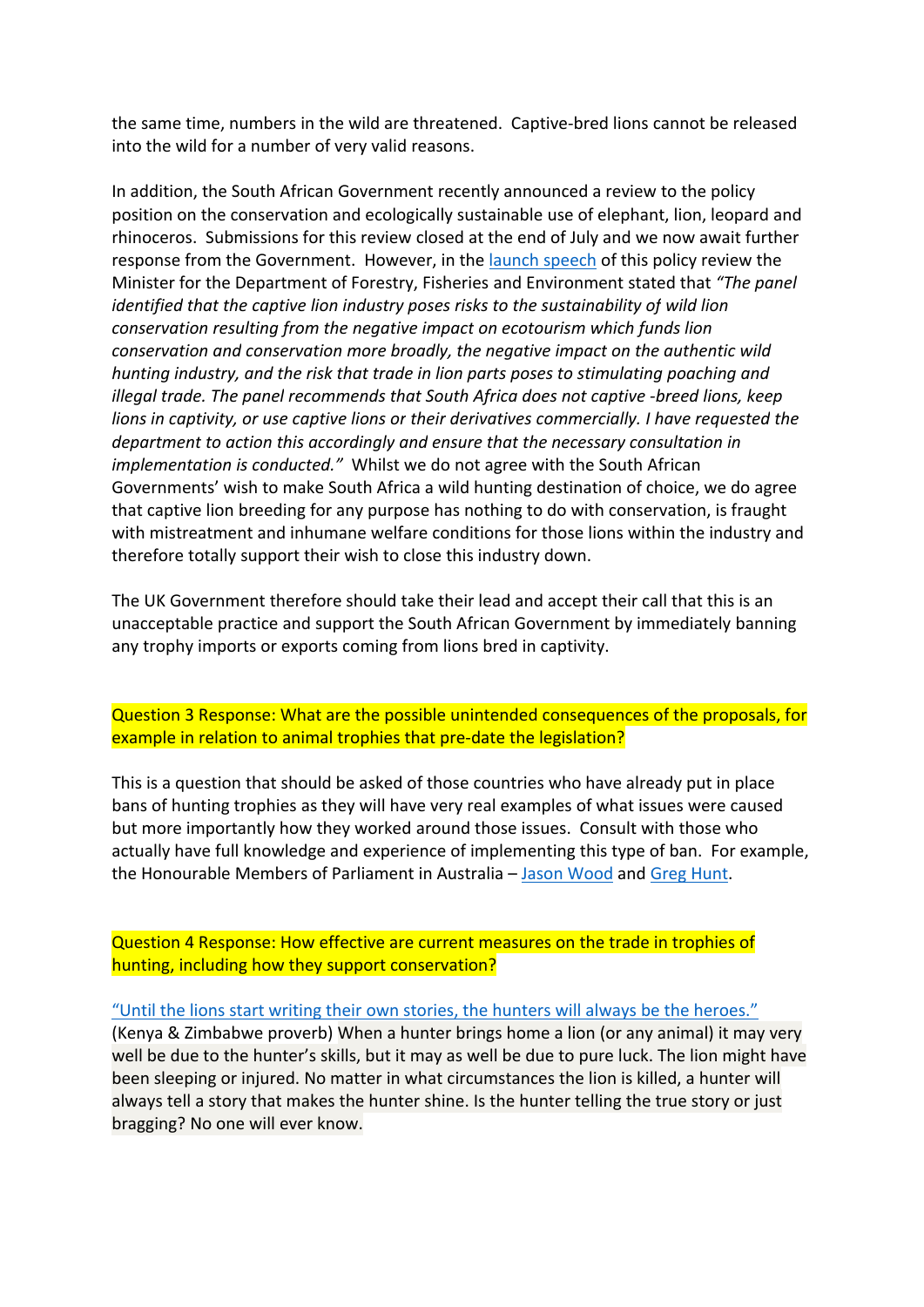Even the IUCN who are pro trophy hunting admit there are problems within the industry as reported in their document ["Informing](https://www.iucn.org/sites/dev/files/iucn_sept_briefing_paper_-_informingdecisionstrophyhunting.pdf) [Decisions](https://www.iucn.org/sites/dev/files/iucn_sept_briefing_paper_-_informingdecisionstrophyhunting.pdf) [on](https://www.iucn.org/sites/dev/files/iucn_sept_briefing_paper_-_informingdecisionstrophyhunting.pdf) [Trophy](https://www.iucn.org/sites/dev/files/iucn_sept_briefing_paper_-_informingdecisionstrophyhunting.pdf) [Hunting"](https://www.iucn.org/sites/dev/files/iucn_sept_briefing_paper_-_informingdecisionstrophyhunting.pdf).

We have always said, show us the black & white evidence and the money trail of all the good things that so many say come from hunting – it has never been clearly and transparently shown as far as we are aware. It is no good going to a community that gets some monetary benefit from hunting as they will be scared of repercussions if they say that the benefit is not much.

The following is quoted from the IUCN document "Where there are problems in governance and management of trophy hunting, as there are in many places, it will be most effective to actively engage with relevant countries to improve quality of governance and management, including increasing transparency in funding flows, community benefits, allocation of concessions and quota setting; strengthening of rights and responsibilities of indigenous peoples and local communities; and improving monitoring of populations and of hunts. There are important roles for many hunting stakeholders in improving standards, including importing countries, donors, national regulators and managers, community organisations, researchers, conservation organisations, and the hunting industry and hunter associations in reaching these standards."

Lions around the world have experienced large population declines and significant habitat loss. As an apex predator they play a vital role in the health of the eco-system and their demise will have a big impact on the biodiversity that this planet needs to remain healthy. As stated previously trophy hunting can disrupt social structures and bring about changes to pride dynamics. "*Decisions regarding hunting quotas, zones, and seasonal restrictions are often not based in science, but instead are dictated by local hunters or hunting organisations and based on overestimated population sizes."* This and many further conservation issues with trophy hunting can be found in the recent report presented to the European Parliament in June this year by HSI entitled [Trophy](https://www.hsi.org/wp-content/uploads/2021/06/Trophy-hunting-numbers-eu-report.pdf) [Hunting](https://www.hsi.org/wp-content/uploads/2021/06/Trophy-hunting-numbers-eu-report.pdf) [by](https://www.hsi.org/wp-content/uploads/2021/06/Trophy-hunting-numbers-eu-report.pdf) [the](https://www.hsi.org/wp-content/uploads/2021/06/Trophy-hunting-numbers-eu-report.pdf) [Numbers](https://www.hsi.org/wp-content/uploads/2021/06/Trophy-hunting-numbers-eu-report.pdf): The European Union's role in global trophy hunting.

CITES is not fit for purpose as it stands, it does not have the funds to function properly and ["](https://www.dailymaverick.co.za/article/2021-07-04-cites-has-failed-the-natural-world-heres-how-it-can-be-fixed/)*[The](https://www.dailymaverick.co.za/article/2021-07-04-cites-has-failed-the-natural-world-heres-how-it-can-be-fixed/) [result](https://www.dailymaverick.co.za/article/2021-07-04-cites-has-failed-the-natural-world-heres-how-it-can-be-fixed/) [is](https://www.dailymaverick.co.za/article/2021-07-04-cites-has-failed-the-natural-world-heres-how-it-can-be-fixed/) [that](https://www.dailymaverick.co.za/article/2021-07-04-cites-has-failed-the-natural-world-heres-how-it-can-be-fixed/) [assessment](https://www.dailymaverick.co.za/article/2021-07-04-cites-has-failed-the-natural-world-heres-how-it-can-be-fixed/) [is](https://www.dailymaverick.co.za/article/2021-07-04-cites-has-failed-the-natural-world-heres-how-it-can-be-fixed/) [inadequate](https://www.dailymaverick.co.za/article/2021-07-04-cites-has-failed-the-natural-world-heres-how-it-can-be-fixed/) [and](https://www.dailymaverick.co.za/article/2021-07-04-cites-has-failed-the-natural-world-heres-how-it-can-be-fixed/) [protection](https://www.dailymaverick.co.za/article/2021-07-04-cites-has-failed-the-natural-world-heres-how-it-can-be-fixed/) [of](https://www.dailymaverick.co.za/article/2021-07-04-cites-has-failed-the-natural-world-heres-how-it-can-be-fixed/) [species](https://www.dailymaverick.co.za/article/2021-07-04-cites-has-failed-the-natural-world-heres-how-it-can-be-fixed/) [generally](https://www.dailymaverick.co.za/article/2021-07-04-cites-has-failed-the-natural-world-heres-how-it-can-be-fixed/) [relies](https://www.dailymaverick.co.za/article/2021-07-04-cites-has-failed-the-natural-world-heres-how-it-can-be-fixed/) [on](https://www.dailymaverick.co.za/article/2021-07-04-cites-has-failed-the-natural-world-heres-how-it-can-be-fixed/) [often](https://www.dailymaverick.co.za/article/2021-07-04-cites-has-failed-the-natural-world-heres-how-it-can-be-fixed/) [poor](https://www.dailymaverick.co.za/article/2021-07-04-cites-has-failed-the-natural-world-heres-how-it-can-be-fixed/) [national](https://www.dailymaverick.co.za/article/2021-07-04-cites-has-failed-the-natural-world-heres-how-it-can-be-fixed/) [governments](https://www.dailymaverick.co.za/article/2021-07-04-cites-has-failed-the-natural-world-heres-how-it-can-be-fixed/) [or](https://www.dailymaverick.co.za/article/2021-07-04-cites-has-failed-the-natural-world-heres-how-it-can-be-fixed/) [NGOs](https://www.dailymaverick.co.za/article/2021-07-04-cites-has-failed-the-natural-world-heres-how-it-can-be-fixed/) [and](https://www.dailymaverick.co.za/article/2021-07-04-cites-has-failed-the-natural-world-heres-how-it-can-be-fixed/) [philanthropists.](https://www.dailymaverick.co.za/article/2021-07-04-cites-has-failed-the-natural-world-heres-how-it-can-be-fixed/) [Developing](https://www.dailymaverick.co.za/article/2021-07-04-cites-has-failed-the-natural-world-heres-how-it-can-be-fixed/) [countries](https://www.dailymaverick.co.za/article/2021-07-04-cites-has-failed-the-natural-world-heres-how-it-can-be-fixed/) [carry](https://www.dailymaverick.co.za/article/2021-07-04-cites-has-failed-the-natural-world-heres-how-it-can-be-fixed/) [most](https://www.dailymaverick.co.za/article/2021-07-04-cites-has-failed-the-natural-world-heres-how-it-can-be-fixed/) [of](https://www.dailymaverick.co.za/article/2021-07-04-cites-has-failed-the-natural-world-heres-how-it-can-be-fixed/) [the](https://www.dailymaverick.co.za/article/2021-07-04-cites-has-failed-the-natural-world-heres-how-it-can-be-fixed/) [costs](https://www.dailymaverick.co.za/article/2021-07-04-cites-has-failed-the-natural-world-heres-how-it-can-be-fixed/) [of](https://www.dailymaverick.co.za/article/2021-07-04-cites-has-failed-the-natural-world-heres-how-it-can-be-fixed/) [implementing](https://www.dailymaverick.co.za/article/2021-07-04-cites-has-failed-the-natural-world-heres-how-it-can-be-fixed/) [the](https://www.dailymaverick.co.za/article/2021-07-04-cites-has-failed-the-natural-world-heres-how-it-can-be-fixed/) [convention,](https://www.dailymaverick.co.za/article/2021-07-04-cites-has-failed-the-natural-world-heres-how-it-can-be-fixed/) [but](https://www.dailymaverick.co.za/article/2021-07-04-cites-has-failed-the-natural-world-heres-how-it-can-be-fixed/) [get](https://www.dailymaverick.co.za/article/2021-07-04-cites-has-failed-the-natural-world-heres-how-it-can-be-fixed/) [no](https://www.dailymaverick.co.za/article/2021-07-04-cites-has-failed-the-natural-world-heres-how-it-can-be-fixed/) [funding](https://www.dailymaverick.co.za/article/2021-07-04-cites-has-failed-the-natural-world-heres-how-it-can-be-fixed/) [to](https://www.dailymaverick.co.za/article/2021-07-04-cites-has-failed-the-natural-world-heres-how-it-can-be-fixed/) [do](https://www.dailymaverick.co.za/article/2021-07-04-cites-has-failed-the-natural-world-heres-how-it-can-be-fixed/) [so.](https://www.dailymaverick.co.za/article/2021-07-04-cites-has-failed-the-natural-world-heres-how-it-can-be-fixed/)*["](https://www.dailymaverick.co.za/article/2021-07-04-cites-has-failed-the-natural-world-heres-how-it-can-be-fixed/)

An Australian NGO called Nature Needs More highlights how CITES is failing and what could be done to modernise it. [Modernising](https://natureneedsmore.org/wp-content/uploads/2021/06/Modernising-CITES-Web-Version.pdf) [CITES](https://natureneedsmore.org/wp-content/uploads/2021/06/Modernising-CITES-Web-Version.pdf) [A](https://natureneedsmore.org/wp-content/uploads/2021/06/Modernising-CITES-Web-Version.pdf) [Blueprint](https://natureneedsmore.org/wp-content/uploads/2021/06/Modernising-CITES-Web-Version.pdf) [for](https://natureneedsmore.org/wp-content/uploads/2021/06/Modernising-CITES-Web-Version.pdf) [Better](https://natureneedsmore.org/wp-content/uploads/2021/06/Modernising-CITES-Web-Version.pdf) [Trade](https://natureneedsmore.org/wp-content/uploads/2021/06/Modernising-CITES-Web-Version.pdf) [Regulation](https://natureneedsmore.org/wp-content/uploads/2021/06/Modernising-CITES-Web-Version.pdf).

Question 5 Response: What will be the impact of the proposed domestic ban on advertising and offering for sale overseas attractions, activities or experiences that involve the unacceptable treatment of animals?

The UK holiday and volunteer market for sending UK citizens to facilities that allow unacceptable practices has already been changing for a number of years due to public reaction to such practices so this is not something new. Many organisations have already stopped sending guests to facilities that include lion petting and walking for example and have implemented their own animal welfare guidelines to be respected by those they work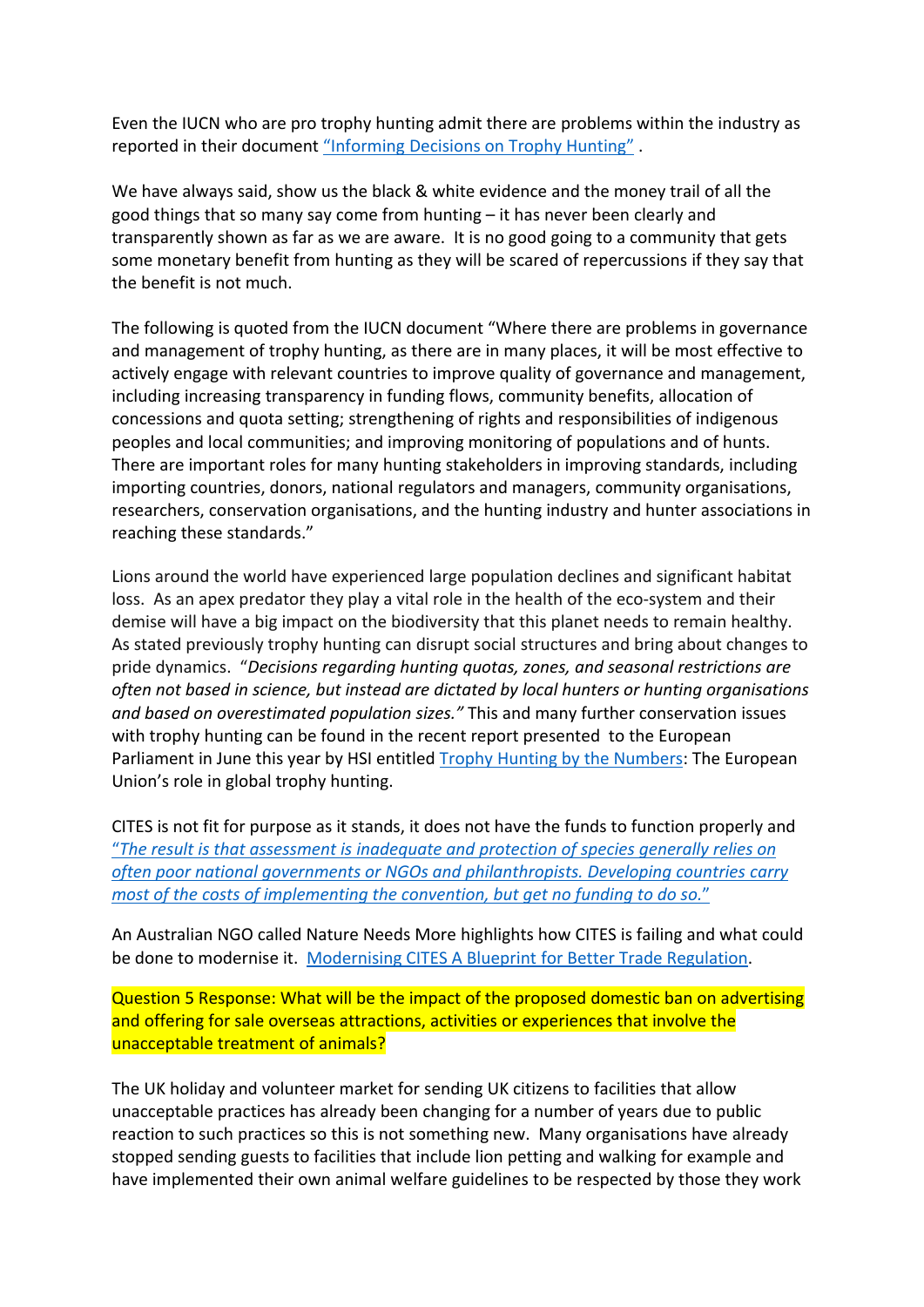with and those who travel with them. In this case the Government is actually behind the times and should be supporting those who already have made the leading decision to protect wildlife and not use or abuse it for entertainment and monetary gain.

Travel regulatory bodies such as ABTA created animal welfare guidelines a number of years ago which are updated every 3 years. Although these are currently voluntary for ABTA members to abide by, they do challenge member organisations to respond accordingly or lose public faith in them and therefore loss of business. Indeed, in their last guideline update in December 2019, amongst other new stronger guidelines, lion petting and walking was moved from a discouraged practice to an unacceptable practice so their members are already not advertising nor offering any activity that would be considered as unacceptable treatment of animals.

With regard to hunting operators based in the UK they either need to change their business model or will possibly move their organisations overseas, collaborating with other hunting organisations or advertise overseas only instead with, we believe, minimal impact on their income.

A ban will also go in some part to protecting wildlife from the [cruellest](https://www.worldanimalprotection.org.uk/campaigns/animals-wild/wildlife-not-entertainers/worlds-cruellest-attractions?from=international_en) [wildlife](https://www.worldanimalprotection.org.uk/campaigns/animals-wild/wildlife-not-entertainers/worlds-cruellest-attractions?from=international_en) [tourist](https://www.worldanimalprotection.org.uk/campaigns/animals-wild/wildlife-not-entertainers/worlds-cruellest-attractions?from=international_en) [attractions](https://www.worldanimalprotection.org.uk/campaigns/animals-wild/wildlife-not-entertainers/worlds-cruellest-attractions?from=international_en) around the world that are currently in practice. Every step we take to protect these animals is a step in the right direction for them.

You would also be providing a health protection to the UK public. As we are very aware now zoonosis can have global health impacts. Not all zoonoses are as dangerous as to cause a pandemic but every interaction with wildlife has the possibility to transmit a zoonotic disease at some level. Over 60% of emerging infectious diseases are zoonotic in origin and over 30 new human pathogens have been detected in the last 30 years, 75% of which originated in animals. Taking part in unacceptable practices abroad could very well mean UK citizens who fall for the wildlife interaction cons could contract a zoonosis as part of their activities when abroad.

## Question 6 Response: Who should be responsible for ensuring attractions, activities or experiences overseas do not cause the unacceptable treatment of animals?

The Advertising Standards Authority (ASA) , all travel related bodies such as ABTA, AITO, IATA, ABTOT, ITOL, ATTA etc, organisations that offer hunting packages outside of the UK, the general public, the UK Government, International Governments and anyone who either regulates, offers trips to places that contradict in country legal or voluntary guidelines on treatment of or who makes any form of income from such activities should have a certain level of responsibility with the actual level reflected highest in the ASA for the public to raise complaints and the travel related bodies (including those who offer hunting packages) for not offering or advertising these unacceptable practices.

In the UK we should also be able to report organisations to the Advertising Standards Authority with evidence that unacceptable practices are occurring or are in contravention of guidelines. ASA could easily set up an Ethics Committee to review any complaints and using